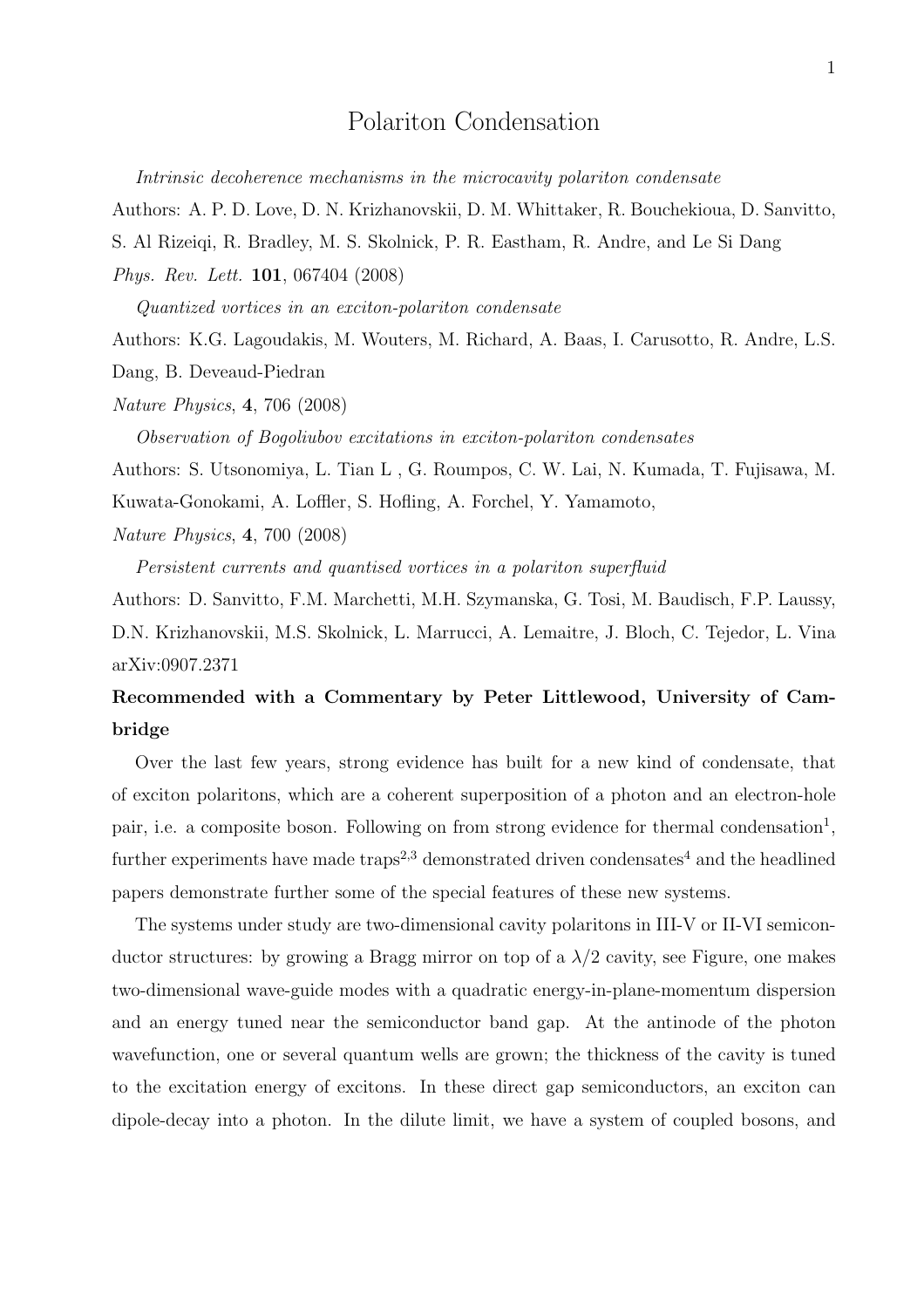

FIG. 1: Schematic diagram of a microcavity, formed by a pair of distributed Bragg reflector stacks, with quantum wells at the antinodes of the cavity photon mode.  $[From<sup>5</sup>]$ 

mixing and level repulsion leads to two highly dispersive polariton modes near  $q = 0$ , with effective mass  $\sim 10^{-5}$   $m_e$ , consisting of particles with roughly equal character of photon and exciton. The decay rate from the cavity has to be much smaller than the Rabi splitting between lower and upper polariton modes (which here is in the range 10-30 meV and sets the coupling); with cavity quality factors around  $10<sup>4</sup>$  that are now routinely achieved polaritons are thus long-lived (though with lifetimes still measured in psec).

The decay into external photons provides an added bonus nonetheless: If the mirrors are smooth enough, the emerging photon carries away the transverse momentum of the polariton that produced it. Thus by measuring the angular dependence of emission, one gets direct measure of  $n(q)$ , the population as a function of momentum; and by measuring the energy dependence one sees not only the polariton dispersion but any changes in quasiparticle lifetime. Moreover, since the emission is inelastic, phase information is preserved, and so interference between emitted photons can be used to map directly the phase coherence of the polariton fluid. Lastly, one can use the out-coupling to drive the system coherently by an external laser, a new twist unavailable to a superconductor.

The spontaneous coherence temperature of a dilute Bose gas varies proportional to the ratio of density to mass, so with such light particles one has the attraction of a hightemperature condensate. The challenge is of course to prepare an equilibrium system (and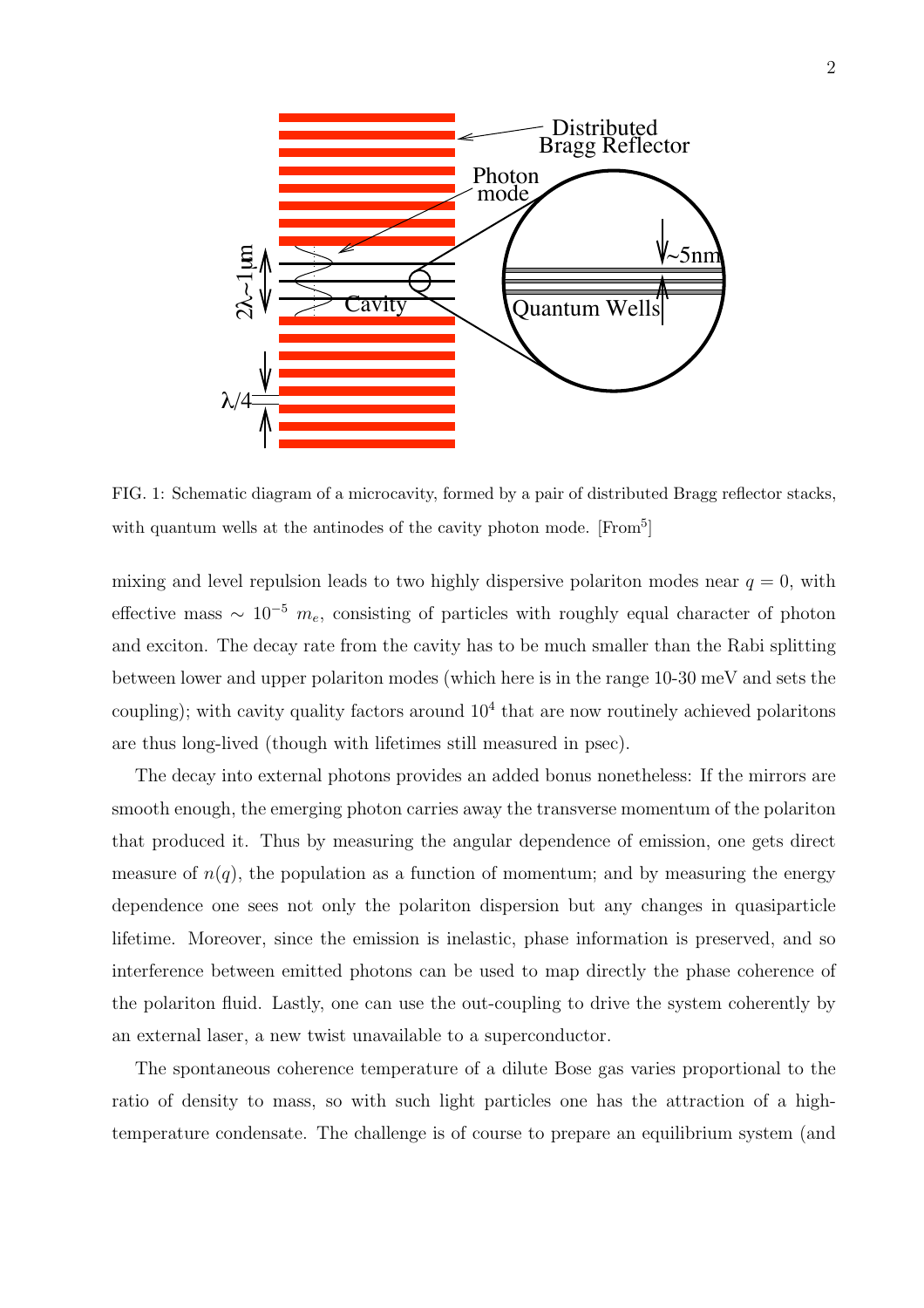measure it) on a picosecond time-scale; or to continously pump the system gently enough that equilibrium is established by polariton-polariton collisions and that inelastic and decay processes cause not too much decoherence. This has not been easy, and although cavity polaritons were first demonstrated in the 90's, it has required a substantial effort of several different groups over a long period to reach the conditions for a thermalized polariton fluid.

Spatial mapping of the coherence is now common, and two of the recommended papers discuss quantised vortex observation and driven vortex dynamics; the other papers demonstrate temporal coherence, both through a direct analysis of the order parameter dynamics, and through the excitation spectrum.

These and other experiments establish fairly conclusively that exciton-polaritons have been induced to form a new coherent state of matter. Is there a difference between this system and the generic dilute Bose gas?

One issue is diluteness: a dilute limit only makes sense to the extent that  $T_c \ll g$ , the Rabi splitting, and since  $T_c \propto (n/m_{eff})$  this crossover happens at around 10<sup>9</sup> cm<sup>-2</sup>, in the vicinity of the range of the current experiments. Another way to put this is to realise that the mass ratio of photon to exciton means that the photon introduces nearly infinite-range interactions between the excitons, treated as few-level systems. This is the range of strong-coupling mean-field theory (as opposed to BCS which is successful precisely because of *weak*-coupling). But this will allow not only quantitative modelling of a strong coupling problem, but also careful analysis of finite-size quantum to classical crossover, both in thermal equilibrium, and in quantum dynamics.

Another point is decoherence: the particles have a finite lifetime. This is not a "proper" superfluid; owing to the decay the excitation spectrum at the longest wavelengths is diffusive, with a crossover length determined by the decay time. The order parameter  $(XY\text{-like})$  is eventually classical, diffusing because of the addition and removal of particles with random phase. Here is another classical-quantum crossover to study, which should give rise to a crossover of propagating Bogoliubov modes to diffusive waves at the largest length scales.

One should interject here the difference between a polariton condensate and a conventional laser, because *both* emit coherent light. A regular laser is sometimes called "weak coupling", meaning that the electronic spectrum is not strongly modified by the interaction with light. "Weak" means that the Rabi splitting is small in comparison to the decay rate, so the split polariton spectrum does not emerge. The electronic system is then (very nearly)